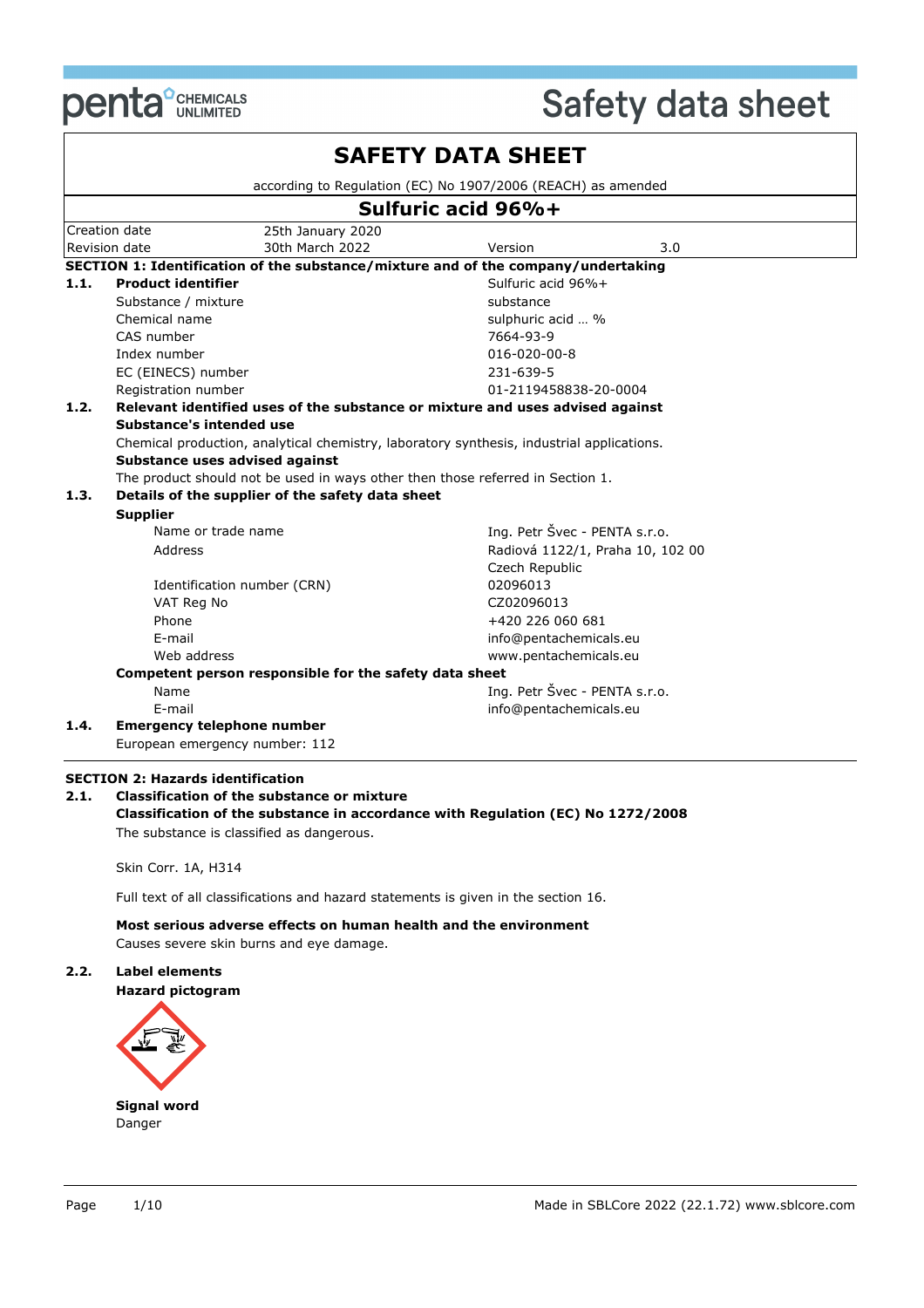

### **SAFETY DATA SHEET**

according to Regulation (EC) No 1907/2006 (REACH) as amended

|                          | Sulfuric acid 96%+                                         |                            |                                                      |                                                                             |  |  |  |
|--------------------------|------------------------------------------------------------|----------------------------|------------------------------------------------------|-----------------------------------------------------------------------------|--|--|--|
|                          | Creation date                                              | 25th January 2020          |                                                      |                                                                             |  |  |  |
|                          | Revision date                                              | 30th March 2022            | Version                                              | 3.0                                                                         |  |  |  |
|                          | Dangerous substance                                        |                            |                                                      |                                                                             |  |  |  |
|                          | sulphuric acid  %<br>(Index: 016-020-00-8; CAS: 7664-93-9) |                            |                                                      |                                                                             |  |  |  |
| <b>Hazard statements</b> |                                                            |                            |                                                      |                                                                             |  |  |  |
|                          | H314                                                       |                            | Causes severe skin burns and eye damage.             |                                                                             |  |  |  |
|                          | <b>Precautionary statements</b>                            |                            |                                                      |                                                                             |  |  |  |
|                          | P280                                                       |                            |                                                      | Wear protective gloves/protective clothing/eye protection/face protection.  |  |  |  |
|                          | P301+P330+P331                                             |                            | IF SWALLOWED: Rinse mouth. Do NOT induce vomiting.   |                                                                             |  |  |  |
|                          | P305+P351+P338                                             |                            | lenses, if present and easy to do. Continue rinsing. | IF IN EYES: Rinse cautiously with water for several minutes. Remove contact |  |  |  |
|                          | P310                                                       | Immediately call a doctor. |                                                      |                                                                             |  |  |  |
|                          | Othan haaanda                                              |                            |                                                      |                                                                             |  |  |  |

#### **2.3. Other hazards**

Substance does not meet the criteria for PBT or vPvB in accordance with Annex XIII of Regulation (EC) No. 1907/2006 (REACH) as amended.

#### **SECTION 3: Composition/information on ingredients**

#### **3.1. Substances**

#### **Chemical characterization**

The substance specified below.

| Identification numbers                                                                                            | Substance name           | Content in I<br>% weight | Classification according to<br>Regulation (EC) No 1272/2008                                                                                                                                           | <b>Note</b> |
|-------------------------------------------------------------------------------------------------------------------|--------------------------|--------------------------|-------------------------------------------------------------------------------------------------------------------------------------------------------------------------------------------------------|-------------|
|                                                                                                                   | substance main component |                          |                                                                                                                                                                                                       |             |
| Index: 016-020-00-8<br>CAS: 7664-93-9<br>EC: $231 - 639 - 5$<br>Registration number:<br>01-2119458838-20-<br>0004 | sulphuric acid  %        | >96                      | Skin Corr. 1A, H314<br>Specific concentration limit:<br>Skin Corr. 1A, H314: C ≥ 15 %<br>Eye Irrit. 2, H319: 5 % ≤ C < 15<br>$\frac{0}{0}$<br>Skin Irrit. 2, H315: 5 % $\leq C$ < 15<br>$\frac{0}{0}$ | 1, 2        |

#### **Notes**

- 1 Note B: Some substances (acids, bases, etc.) are placed on the market in aqueous solutions at various concentrations and, therefore, these solutions require different classification and labelling since the hazards vary at different concentrations. In Part 3 entries with Note B have a general designation of the following type: 'nitric acid … %'. In this case the supplier must state the percentage concentration of the solution on the label. Unless otherwise stated, it is assumed that the percentage concentration is calculated on a weight/weight basis.
- 2 Substance with a Union workplace exposure limit.

Full text of all classifications and hazard statements is given in the section 16.

#### **SECTION 4: First aid measures**

#### **4.1. Description of first aid measures**

Take care of your own safety. If any health problems are manifested or if in doubt, inform a doctor and show him information from this safety data sheet. If unconscious, put the person in the stabilized (recovery) position on his side with his head slightly bent backwards and make sure that airways are free; never induce vomiting. If the person vomits by himself, make sure that the vomit is not inhaled. In life threatening conditions first of all provide resuscitation of the affected person and ensure medical assistance. Respiratory arrest - provide artificial respiration immediately. Cardiac arrest - provide indirect cardiac massage immediately.

#### **If inhaled**

Take care of your own safety, do not let the affected person walk! Terminate the exposure immediately; move the affected person to fresh air. Beware of the contaminated clothes. Depending on the situation, call the medical rescue service and ensure medical treatment considering the frequent need of further observation for at least 24 hours.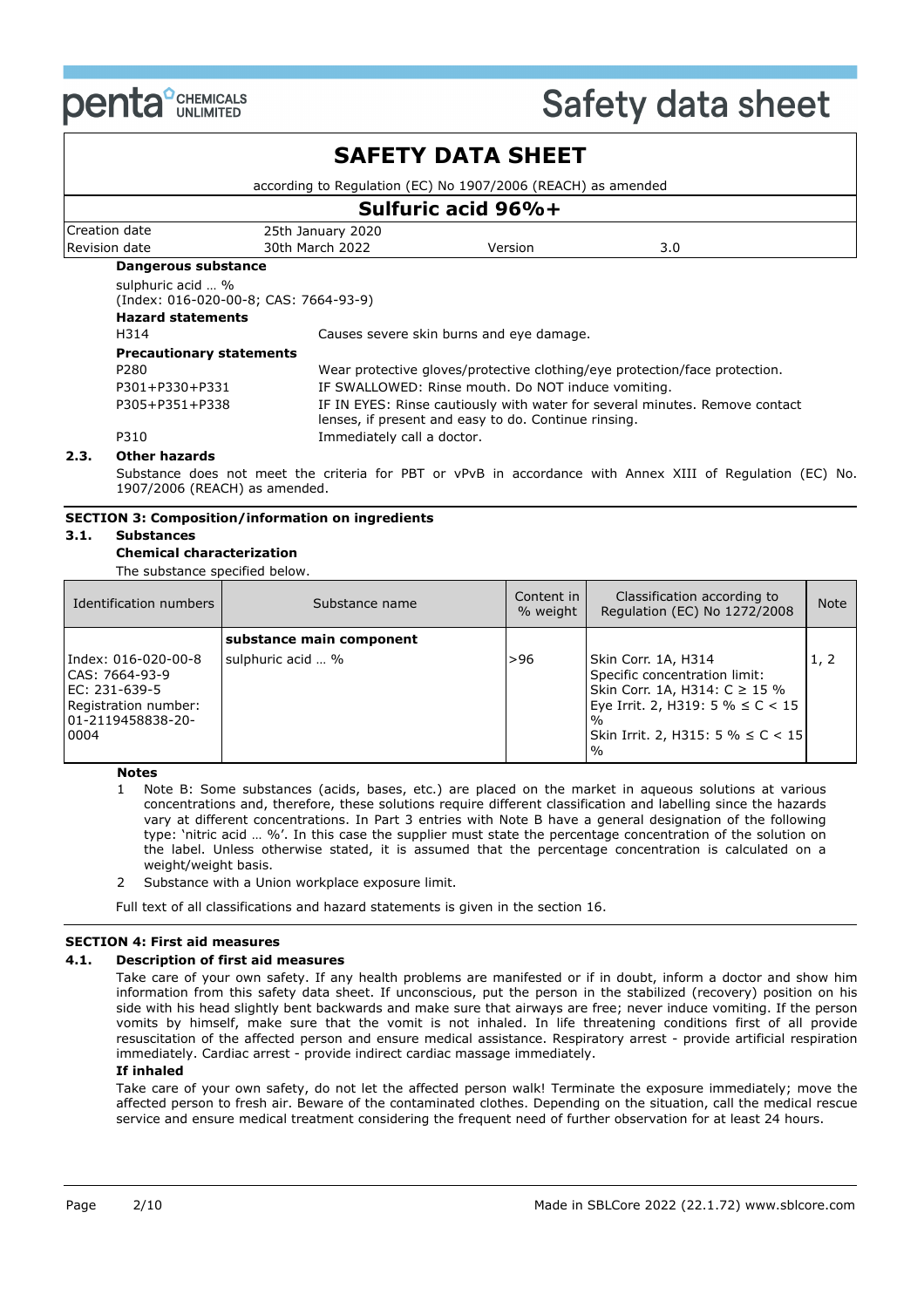

### **SAFETY DATA SHEET** according to Regulation (EC) No 1907/2006 (REACH) as amended **Sulfuric acid 96%+** Creation date 25th January 2020 Revision date and 30th March 2022 and Version 3.0

#### **If on skin**

Remove contaminated clothes. Take off any rings, watches, bracelets before or during washing if worn in the contaminated areas of the skin. Depending on the situation, call the medical rescue service and always ensure medical treatment. Rinse contaminated areas with a flow of water, lukewarm at best, for 10-30 minutes; do not use any brush, soap or neutralizers. Rinse skin with water or shower. Rinse cautiously with water for several minutes.

#### **If in eyes**

Rinse eyes immediately with a flow of running water, open the eyelids (also using force if needed); remove contact lenses immediately if worn by the affected person. No neutralization should be performed in any case! Rinsing should be continued for 10-30 minutes from the inner to the outer eye corner to make sure that the other eye is not involved. Depending on the situation, call medical rescue service or ensure medical treatment as promptly as possible. Everyone must be referred for treatment even if affected only a little.

#### **If swallowed**

RINSE THE MOUTH WITH WATER IMMEDIATELY AND LET THE PERSON DRINK 2-5 dl of cold water to reduce the heating effect of the corrosive substance. Consuming larger amounts of liquid is not advisable as it may induce vomiting and potential inhaling of the corrosive substances in the lungs. The affected person must not be forced to drink, particularly if already feeling pain in the mouth or throat. In this case let the affected person only rinse the mouth with water. DO NOT PROVIDE ACTIVATED CARBON! Depending on the situation, call medical rescue service or ensure medical treatment as promptly as possible.

### **4.2. Most important symptoms and effects, both acute and delayed**

#### **If inhaled**

Inhaling vapours can cause corrosion of the breathing system.

**If on skin**

Causes severe skin burns.

### **If in eyes**

Causes serious eye damage.

#### **If swallowed**

Corrosion of the digestion system can occur.

#### **4.3. Indication of any immediate medical attention and special treatment needed** Symptomatic treatment.

#### **SECTION 5: Firefighting measures**

#### **5.1. Extinguishing media**

#### **Suitable extinguishing media**

Alcohol-resistant foam, carbon dioxide, powder, water spray jet, water mist.

**Unsuitable extinguishing media**

Water - full jet.

#### **5.2. Special hazards arising from the substance or mixture**

In the event of fire, carbon monoxide, carbon dioxide and other toxic gases may arise. Inhalation of hazardous degradation (pyrolysis) products may cause serious health damage.

#### **5.3. Advice for firefighters**

Self-Contained Breathing Apparatus (SCBA) with a chemical protection suit only where personal (close) contact is likely. Use a self-contained breathing apparatus and full-body protective clothing. Do not allow run-off of contaminated fire extinguishing material to enter drains or surface and ground water.

#### **SECTION 6: Accidental release measures**

#### **6.1. Personal precautions, protective equipment and emergency procedures**

Use personal protective equipment for work. Follow the instructions in the Sections 7 and 8. Do not inhale mist/vapours/spray. Prevent contact with skin and eyes.

#### **6.2. Environmental precautions**

Prevent contamination of the soil and entering surface or ground water.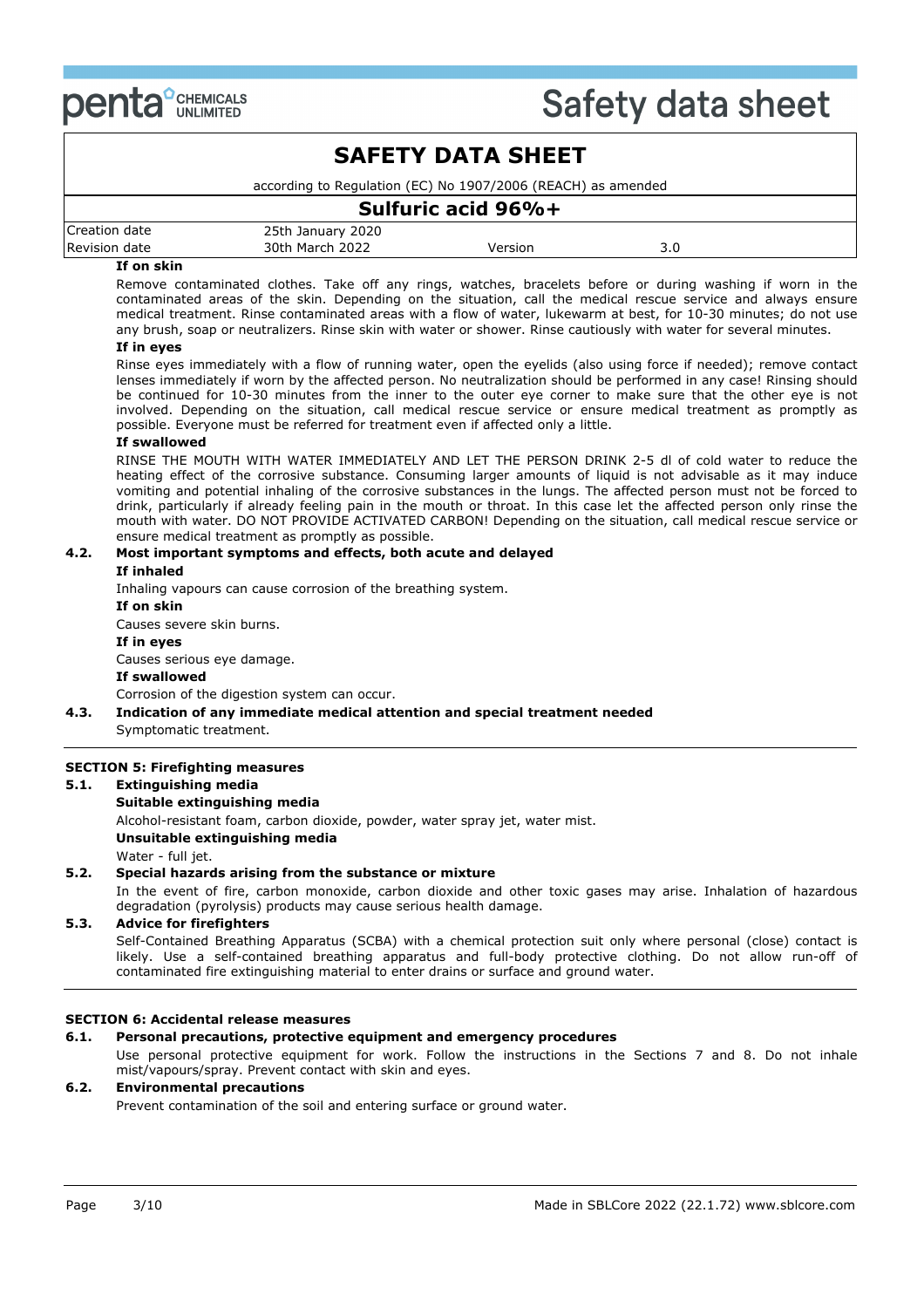

|      |               |                                                                                                                                                                                                                                                                                                                                                                                                                                                                 | <b>SAFETY DATA SHEET</b> |     |  |
|------|---------------|-----------------------------------------------------------------------------------------------------------------------------------------------------------------------------------------------------------------------------------------------------------------------------------------------------------------------------------------------------------------------------------------------------------------------------------------------------------------|--------------------------|-----|--|
|      |               | according to Regulation (EC) No 1907/2006 (REACH) as amended                                                                                                                                                                                                                                                                                                                                                                                                    |                          |     |  |
|      |               |                                                                                                                                                                                                                                                                                                                                                                                                                                                                 | Sulfuric acid 96%+       |     |  |
|      | Creation date | 25th January 2020                                                                                                                                                                                                                                                                                                                                                                                                                                               |                          |     |  |
|      | Revision date | 30th March 2022                                                                                                                                                                                                                                                                                                                                                                                                                                                 | Version                  | 3.0 |  |
| 6.3. |               | Methods and material for containment and cleaning up                                                                                                                                                                                                                                                                                                                                                                                                            |                          |     |  |
|      | solvents.     | Spilled product should be covered with suitable (non-flammable) absorbing material (sand, diatomaceous earth,<br>earth and other suitable absorption materials); to be contained in well closed containers and removed as per the<br>Section 13. In the event of leakage of the substantial amount of the product, inform fire brigade and other<br>competent bodies. After removal of the product, wash the contaminated site with plenty of water. Do not use |                          |     |  |
| 6.4. |               | Reference to other sections                                                                                                                                                                                                                                                                                                                                                                                                                                     |                          |     |  |

See the Section 7, 8 and 13.

#### **SECTION 7: Handling and storage**

#### **7.1. Precautions for safe handling**

Prevent formation of gases and vapours in concentrations exceeding the occupational exposure limits. Do not inhale mist/vapours/spray. Prevent contact with skin and eyes. Wash hands and exposed parts of the body thoroughly after handling. Use personal protective equipment as per Section 8. Observe valid legal regulations on safety and health protection.

#### **7.2. Conditions for safe storage, including any incompatibilities**

Store in tightly closed containers in cold, dry and well ventilated areas designated for this purpose. Store locked up. Storage class 8B - Non-combustible corrosive substances

### **7.3. Specific end use(s)**

not available

#### **SECTION 8: Exposure controls/personal protection**

#### **8.1. Control parameters**

### **European Union Commission Directive 2009/161/EU**

| Substance name (component)                   | -vpe           | Value                    |
|----------------------------------------------|----------------|--------------------------|
| (mist) (CAS:<br>7664-93-9)<br>Sulphuric acid | OEL 8<br>hours | $0.05$ mg/m <sup>3</sup> |

#### **DNEL**

Sulfuric acid 96%+

| Workers / consumers | Route of<br>exposure | Value                    | Effect                | Determining method |
|---------------------|----------------------|--------------------------|-----------------------|--------------------|
| Workers             | Inhalation           | $0.1 \text{ mg/m}^3$     | Local acute effects   |                    |
| Workers             | Inhalation           | $0.05 \,\mathrm{mg/m^3}$ | Local chronic effects |                    |
| <b>PNEC</b>         |                      |                          |                       |                    |

#### Sulfuric acid 96%+

| Route of exposure   | Value          | Determining method |
|---------------------|----------------|--------------------|
| Seawater            | $0.00025$ mg/l |                    |
| Drinking water      | $0.0025$ mg/l  |                    |
| Sea sediments       | $0.002$ mg/kg  |                    |
| Freshwater sediment | $0.002$ mg/kg  |                    |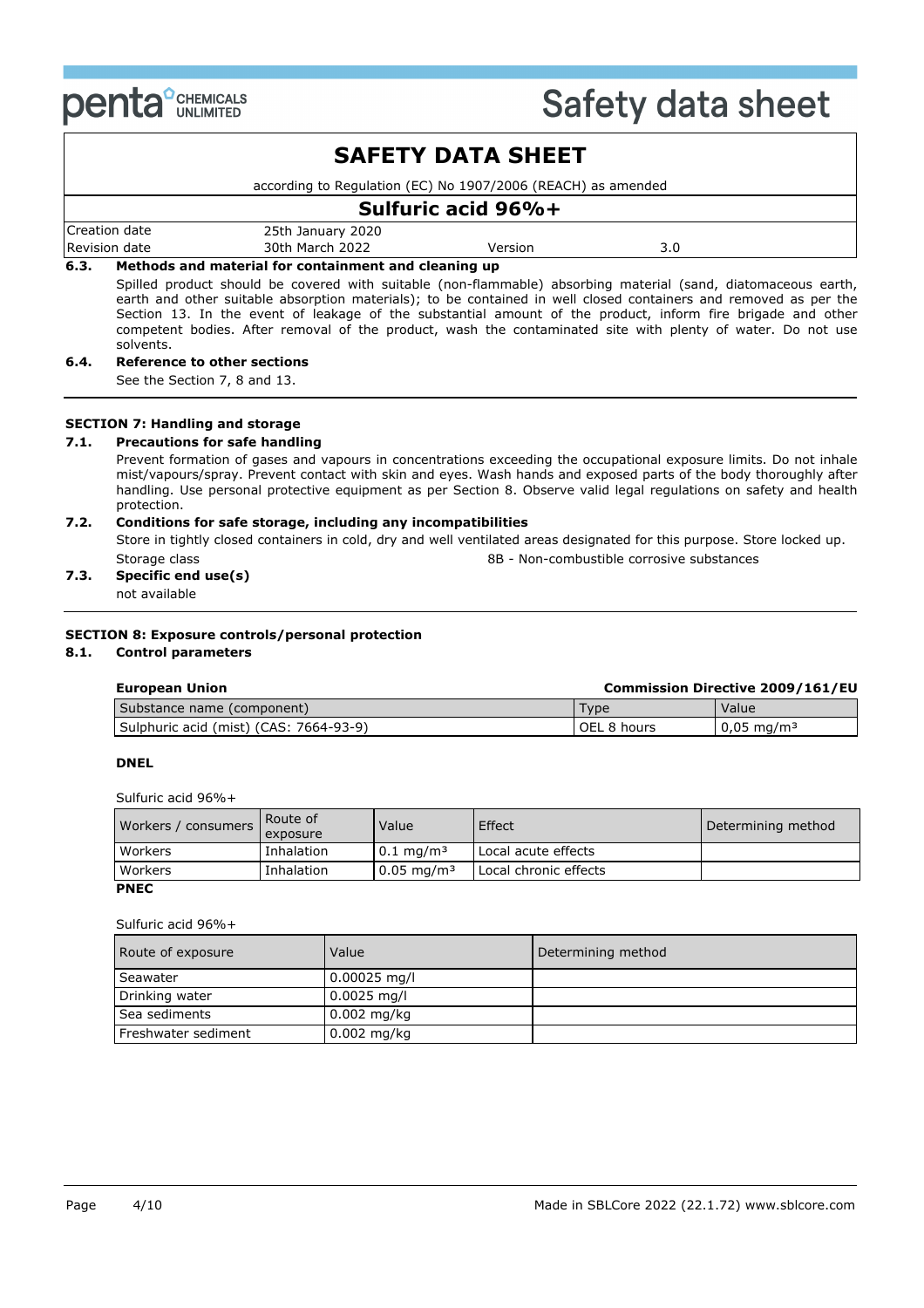

|                                  |                                                              | <b>SAFETY DATA SHEET</b> |     |  |
|----------------------------------|--------------------------------------------------------------|--------------------------|-----|--|
|                                  | according to Regulation (EC) No 1907/2006 (REACH) as amended |                          |     |  |
|                                  |                                                              | Sulfuric acid 96%+       |     |  |
| Creation date                    | 25th January 2020                                            |                          |     |  |
| Revision date                    | 30th March 2022                                              | Version                  | 3.0 |  |
| 8.2.<br><b>Exposure controls</b> |                                                              |                          |     |  |

#### **8.2. Exposure controls**

Follow the usual measures intended for health protection at work and especially for good ventilation. This can be achieved only by local suction or efficient general ventilation. Do not eat, drink and smoke during work. Wash your hands thoroughly with water and soap after work and before breaks for a meal and rest.

#### **Eye/face protection**

Protective goggles or face shield (based on the nature of the work performed).

#### **Skin protection**

Hand protection: Protective gloves resistant to the product (butyl rubber, Viton). When choosing appropriate thickness, material and permeability of the gloves, observe recommendations of their particular manufacturer. Observe other recommendations of the manufacturer. Other protection: Protective work clothing (rubber apron). Other protection: Work boots (boots). Contaminated skin should be washed thoroughly.

#### **Respiratory protection**

Mask with type E filter against acid vapors. Use insulating breathing apparatus when the exposition limits of the substances are exceeded or at the place with insufficient ventilation.

### **Thermal hazard**

Not available.

#### **Environmental exposure controls**

Observe usual measures for protection of the environment, see Section 6.2.

#### **SECTION 9: Physical and chemical properties**

#### **9.1. Information on basic physical and chemical properties**

| Physical state                                           | liquid             |
|----------------------------------------------------------|--------------------|
| Colour                                                   | colourless         |
| Odour                                                    | without fragrance  |
| Melting point/freezing point                             | $3^oC$             |
| Boiling point or initial boiling point and boiling range | data not available |
| Flammability                                             | data not available |
| Lower and upper explosion limit                          | data not available |
| Flash point                                              | data not available |
| Auto-ignition temperature                                | data not available |
| Decomposition temperature                                | data not available |
| рH                                                       | <1 (undiluted)     |
| Kinematic viscosity                                      | data not available |
| Solubility in water                                      | soluble            |
| Partition coefficient n-octanol/water (log value)        | data not available |
| Vapour pressure                                          | 1,33 at 145,8 °C   |
| Density and/or relative density                          |                    |
| Density                                                  | 1,83 $q/cm3$       |
| Form                                                     |                    |
| <b>Other information</b>                                 |                    |
| not available                                            |                    |

#### **SECTION 10: Stability and reactivity**

#### **10.1. Reactivity**

**9.2.** 

The substance is non-flammable.

#### **10.2. Chemical stability** The product is stable under normal conditions. **10.3. Possibility of hazardous reactions** Unknown.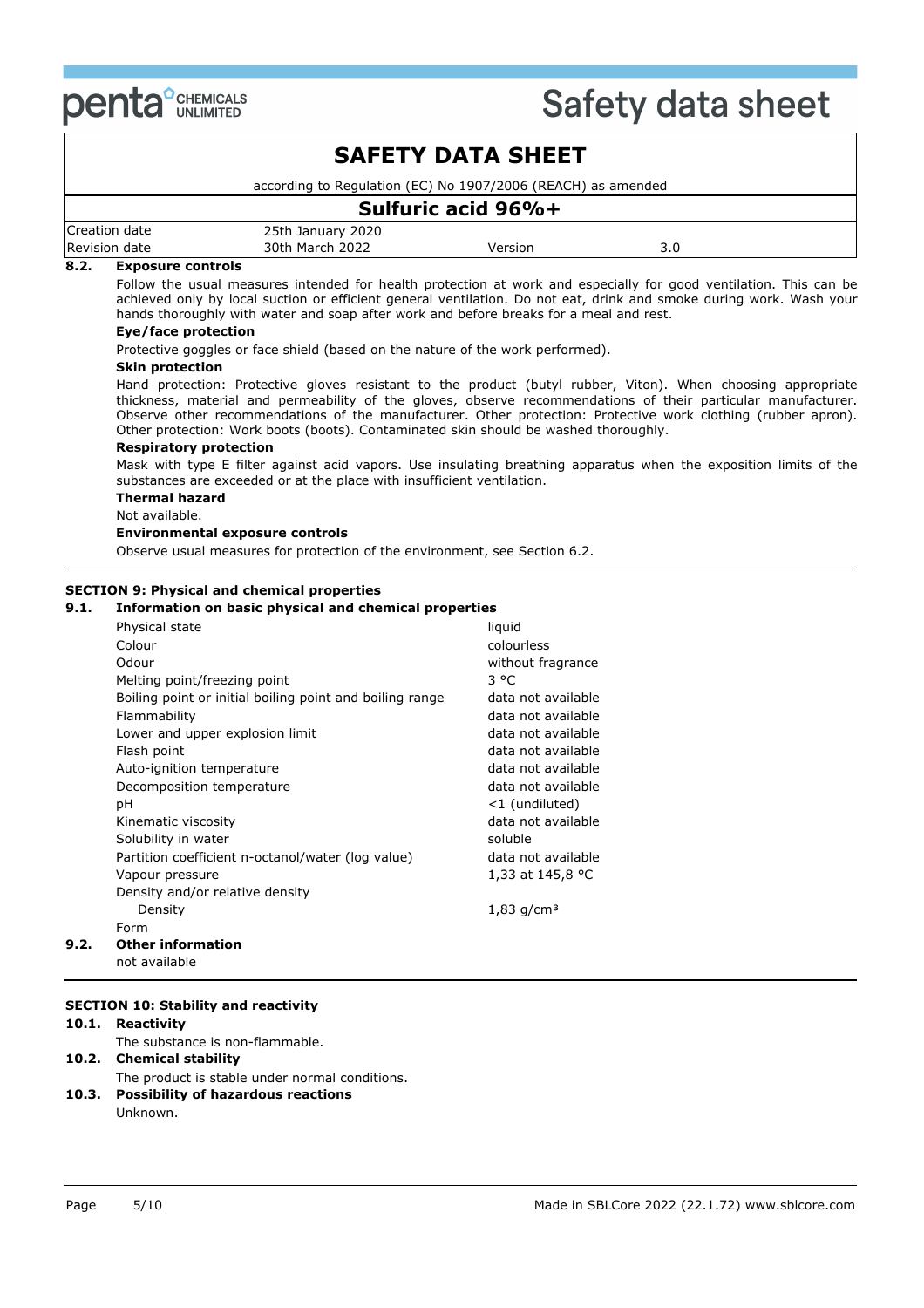

|       |                               |                                                                                                                   | <b>SAFETY DATA SHEET</b> |     |  |
|-------|-------------------------------|-------------------------------------------------------------------------------------------------------------------|--------------------------|-----|--|
|       |                               | according to Regulation (EC) No 1907/2006 (REACH) as amended                                                      |                          |     |  |
|       |                               |                                                                                                                   | Sulfuric acid 96%+       |     |  |
|       | Creation date                 | 25th January 2020                                                                                                 |                          |     |  |
|       | Revision date                 | 30th March 2022                                                                                                   | Version                  | 3.0 |  |
|       | 10.4. Conditions to avoid     |                                                                                                                   |                          |     |  |
|       | against frost.                | The product is stable and no degradation occurs under normal use. Protect against flames, sparks, overheating and |                          |     |  |
| 10.5. | <b>Incompatible materials</b> |                                                                                                                   |                          |     |  |
|       |                               | Protect against strong acids, bases and oxidizing agents.                                                         |                          |     |  |
| 10.6. |                               | <b>Hazardous decomposition products</b>                                                                           |                          |     |  |

Not developed under normal uses. Dangerous outcomes such as carbon monoxide and carbon dioxide are formed at high temperature and in fire.

#### **SECTION 11: Toxicological information**

#### **11.1. Information on hazard classes as defined in Regulation (EC) No 1272/2008**

Inhalation of solvent vapors above values exceeding exposure limits for working environment may result in acute inhalation poisoning, depending on the level of concentration and exposure time. No toxicological data is available for the substance.

#### **Acute toxicity**

Based on available data the classification criteria are not met.

| Sulfuric acid 96%+ |  |  |  |  |
|--------------------|--|--|--|--|
|--------------------|--|--|--|--|

| Route of exposure | Parameter   | Value              | Time of<br>exposure | <b>Species</b>             | <b>Sex</b> |
|-------------------|-------------|--------------------|---------------------|----------------------------|------------|
| Oral              | LD50        | $2140$ mg/kg       |                     | Rat (Rattus<br>norvegicus) |            |
| Inhalation        | <b>LC50</b> | 510 mg/kg          | 2 hour              | Rat (Rattus<br>norvegicus) |            |
| Inhalation        | TCLo        | $3 \text{ mg/m}^3$ | 24 hour             | Human                      |            |

sulphuric acid … %

| Route of exposure | Parameter | Value       | Time of<br>exposure | <b>Species</b>             | <b>Sex</b> |
|-------------------|-----------|-------------|---------------------|----------------------------|------------|
| Oral              | LD50      | 2 140 mg/kg |                     | Rat (Rattus<br>norvegicus) |            |

#### **Skin corrosion/irritation**

Causes severe skin burns and eye damage.

#### **Serious eye damage/irritation**

Causes severe skin burns and eye damage.

#### **Respiratory or skin sensitisation**

Based on available data the classification criteria are not met.

#### **Germ cell mutagenicity**

Based on available data the classification criteria are not met.

#### **Carcinogenicity**

Based on available data the classification criteria are not met.

#### **Reproductive toxicity**

Based on available data the classification criteria are not met.

#### **Toxicity for specific target organ - single exposure**

Based on available data the classification criteria are not met.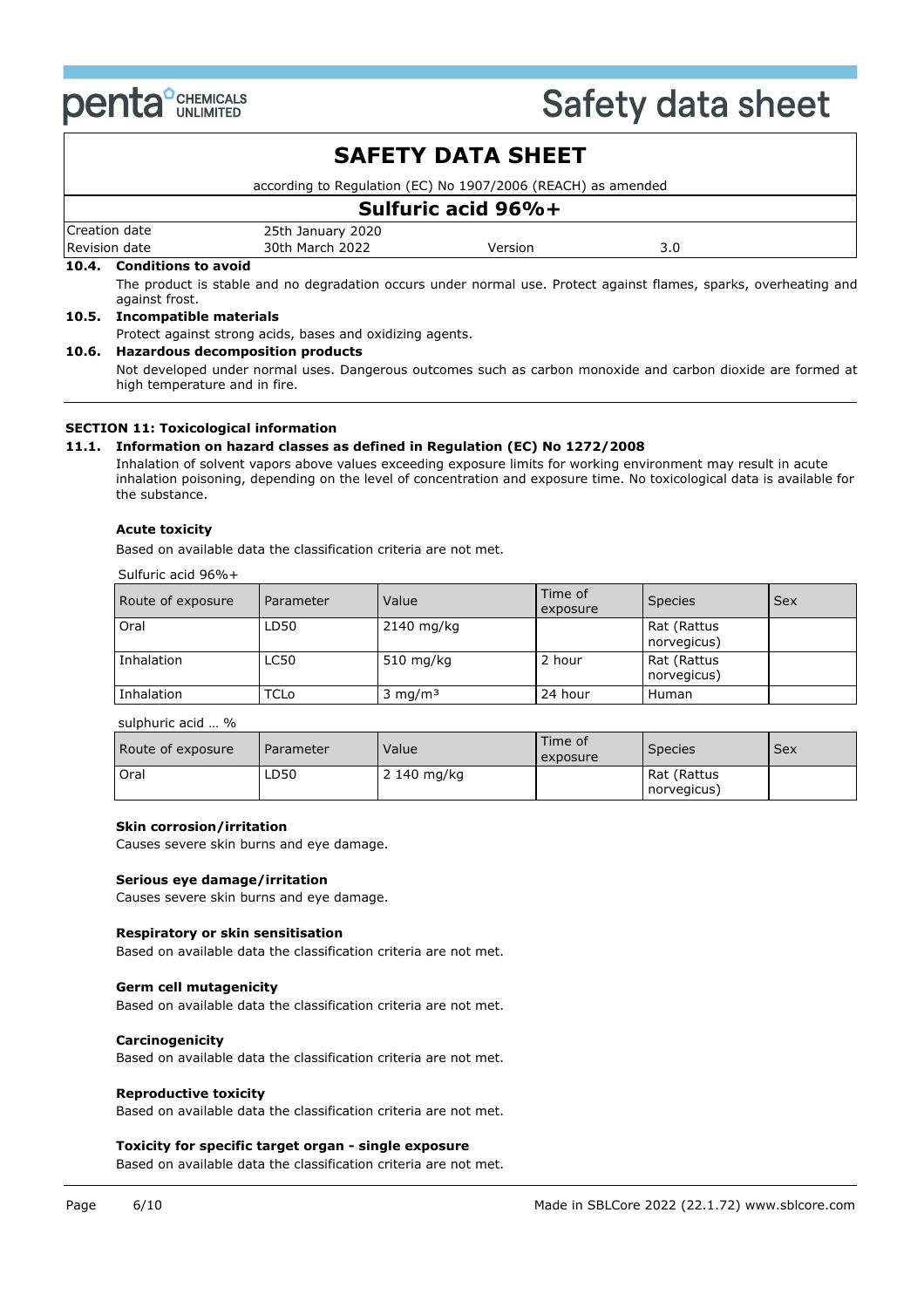

### **SAFETY DATA SHEET**

according to Regulation (EC) No 1907/2006 (REACH) as amended

### **Sulfuric acid 96%+**

| Creation<br>date      | $- -$<br>2020<br>25th<br>. January |                |           |
|-----------------------|------------------------------------|----------------|-----------|
| Revision<br>date<br>. | 2022<br>30th<br>March              | ersion<br>____ | J.U<br>__ |

#### **Toxicity for specific target organ - repeated exposure**

Based on available data the classification criteria are not met.

#### **Aspiration hazard**

Based on available data the classification criteria are not met.

**11.2. Information on other hazards**

not available

#### **SECTION 12: Ecological information**

#### **12.1. Toxicity**

#### **Acute toxicity**

Based on available data the classification criteria are not met.

| sulphuric acid  % |                   |                  |                                    |             |
|-------------------|-------------------|------------------|------------------------------------|-------------|
| Parameter         | Value             | Time of exposure | <b>Species</b>                     | Environment |
| IC50              | $>100$ mg/l       | 72 hour          | Algae (Desmodesmus<br>subspicatus) |             |
| EC50              | $>100$ mg/l       | 48 hour          | Daphnia (Daphnia<br>magna)         |             |
|                   | $42 \text{ mg/l}$ | 96 hour          | Fishes (Gambusia affinis)          |             |

#### **12.2. Persistence and degradability** not available

#### **12.3. Bioaccumulative potential** Not available.

### **12.4. Mobility in soil**

Not available.

#### **12.5. Results of PBT and vPvB assessment**

Product does not contain any substance meeting the criteria for PBT or vPvB in accordance with the Annex XIII of Regulation (EC) No 1907/2006 (REACH) as amended.

#### **12.6. Endocrine disrupting properties** This substance does not have endocrine disrupting properties with respect to non-target organisms as it does not meet the criteria set out in section B of Regulation (EU) No 2017/2100.

#### **12.7. Other adverse effects**

Not available.

#### **SECTION 13: Disposal considerations**

#### **13.1. Waste treatment methods**

Hazard of environmental contamination; dispose of the waste in accordance with the local and/or national regulations. Proceed in accordance with valid regulations on waste disposal. Any unused product and contaminated packaging should be put in labelled containers for waste collection and submitted for disposal to a person authorised for waste removal (a specialized company) that is entitled for such activity. Do not empty unused product in drainage systems. The product must not be disposed of with municipal waste. Empty containers may be used at waste incinerators to produce energy or deposited in a dump with appropriate classification. Perfectly cleaned containers can be submitted for recycling.

#### **Waste management legislation**

Directive 2008/98/EC of the European Parliament and of the Council of 19 November 2008 on waste, as amended. Decision 2000/532/EC establishing a list of wastes, as amended.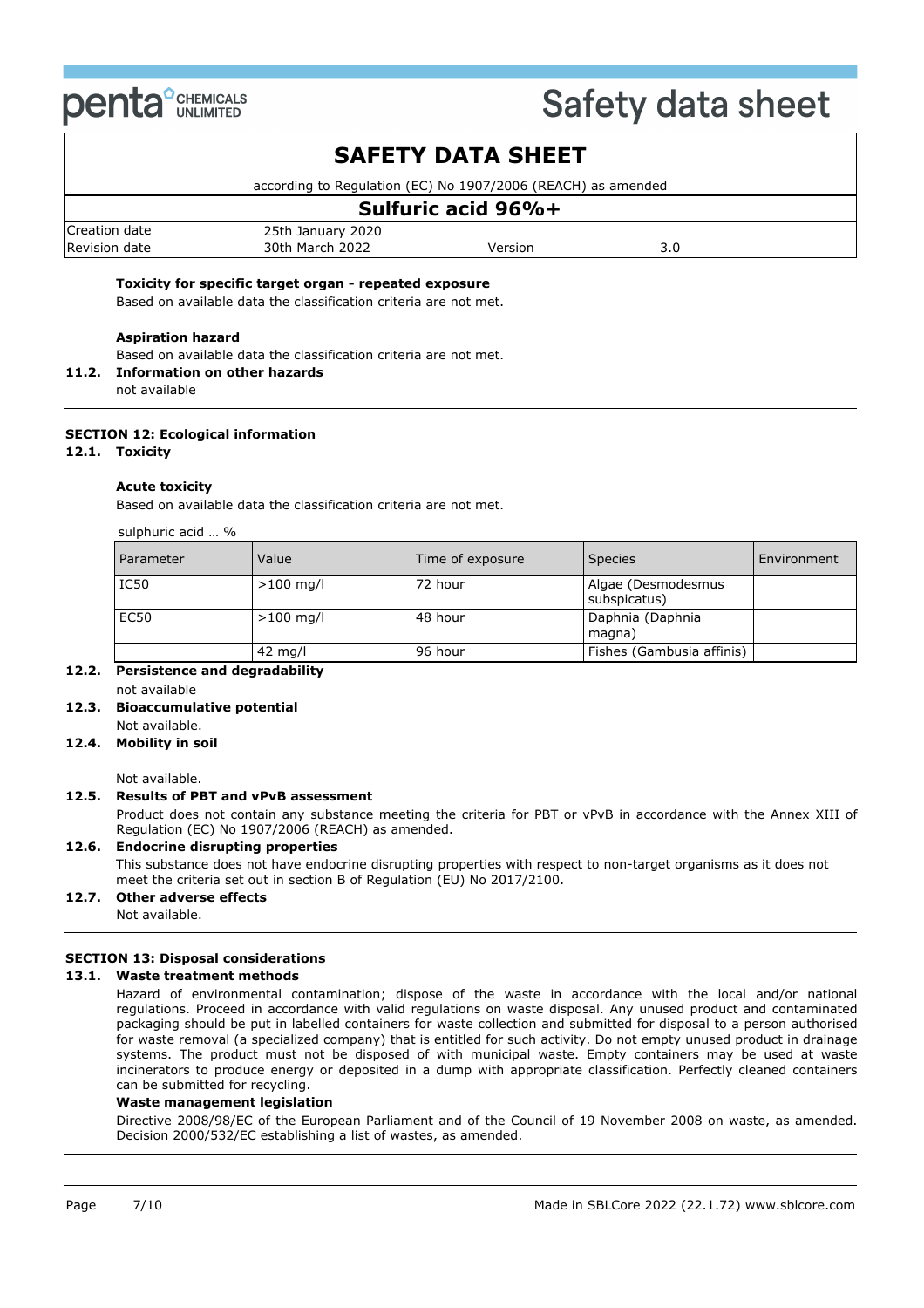

| according to Regulation (EC) No 1907/2006 (REACH) as amended<br>Sulfuric acid 96%+<br>Creation date<br>25th January 2020<br>30th March 2022<br>Revision date<br>Version<br>3.0<br><b>SECTION 14: Transport information</b><br>14.1. UN number or ID number<br><b>UN 1830</b><br>14.2. UN proper shipping name<br>SULPHURIC ACID<br><b>Transport hazard class(es)</b><br>14.3.<br>Corrosive substances<br>8<br>14.4. Packing group<br>II - substances presenting medium danger<br>14.5. Environmental hazards<br>not relevant<br>14.6. Special precautions for user<br>not available<br>Maritime transport in bulk according to IMO instruments<br>14.7.<br>not relevant<br><b>Additional information</b><br>Hazard identification No.<br>80 |  |
|---------------------------------------------------------------------------------------------------------------------------------------------------------------------------------------------------------------------------------------------------------------------------------------------------------------------------------------------------------------------------------------------------------------------------------------------------------------------------------------------------------------------------------------------------------------------------------------------------------------------------------------------------------------------------------------------------------------------------------------------|--|
|                                                                                                                                                                                                                                                                                                                                                                                                                                                                                                                                                                                                                                                                                                                                             |  |
|                                                                                                                                                                                                                                                                                                                                                                                                                                                                                                                                                                                                                                                                                                                                             |  |
|                                                                                                                                                                                                                                                                                                                                                                                                                                                                                                                                                                                                                                                                                                                                             |  |
|                                                                                                                                                                                                                                                                                                                                                                                                                                                                                                                                                                                                                                                                                                                                             |  |
|                                                                                                                                                                                                                                                                                                                                                                                                                                                                                                                                                                                                                                                                                                                                             |  |
|                                                                                                                                                                                                                                                                                                                                                                                                                                                                                                                                                                                                                                                                                                                                             |  |
|                                                                                                                                                                                                                                                                                                                                                                                                                                                                                                                                                                                                                                                                                                                                             |  |
|                                                                                                                                                                                                                                                                                                                                                                                                                                                                                                                                                                                                                                                                                                                                             |  |
|                                                                                                                                                                                                                                                                                                                                                                                                                                                                                                                                                                                                                                                                                                                                             |  |
|                                                                                                                                                                                                                                                                                                                                                                                                                                                                                                                                                                                                                                                                                                                                             |  |
|                                                                                                                                                                                                                                                                                                                                                                                                                                                                                                                                                                                                                                                                                                                                             |  |
|                                                                                                                                                                                                                                                                                                                                                                                                                                                                                                                                                                                                                                                                                                                                             |  |
|                                                                                                                                                                                                                                                                                                                                                                                                                                                                                                                                                                                                                                                                                                                                             |  |
|                                                                                                                                                                                                                                                                                                                                                                                                                                                                                                                                                                                                                                                                                                                                             |  |
|                                                                                                                                                                                                                                                                                                                                                                                                                                                                                                                                                                                                                                                                                                                                             |  |
|                                                                                                                                                                                                                                                                                                                                                                                                                                                                                                                                                                                                                                                                                                                                             |  |
|                                                                                                                                                                                                                                                                                                                                                                                                                                                                                                                                                                                                                                                                                                                                             |  |
|                                                                                                                                                                                                                                                                                                                                                                                                                                                                                                                                                                                                                                                                                                                                             |  |
|                                                                                                                                                                                                                                                                                                                                                                                                                                                                                                                                                                                                                                                                                                                                             |  |
|                                                                                                                                                                                                                                                                                                                                                                                                                                                                                                                                                                                                                                                                                                                                             |  |
| 1830<br>UN number                                                                                                                                                                                                                                                                                                                                                                                                                                                                                                                                                                                                                                                                                                                           |  |
| C1<br>Classification code                                                                                                                                                                                                                                                                                                                                                                                                                                                                                                                                                                                                                                                                                                                   |  |
| 8<br>Safety signs                                                                                                                                                                                                                                                                                                                                                                                                                                                                                                                                                                                                                                                                                                                           |  |
|                                                                                                                                                                                                                                                                                                                                                                                                                                                                                                                                                                                                                                                                                                                                             |  |
|                                                                                                                                                                                                                                                                                                                                                                                                                                                                                                                                                                                                                                                                                                                                             |  |
|                                                                                                                                                                                                                                                                                                                                                                                                                                                                                                                                                                                                                                                                                                                                             |  |
|                                                                                                                                                                                                                                                                                                                                                                                                                                                                                                                                                                                                                                                                                                                                             |  |
|                                                                                                                                                                                                                                                                                                                                                                                                                                                                                                                                                                                                                                                                                                                                             |  |
| Air transport - ICAO/IATA                                                                                                                                                                                                                                                                                                                                                                                                                                                                                                                                                                                                                                                                                                                   |  |
| Packaging instructions passenger<br>851                                                                                                                                                                                                                                                                                                                                                                                                                                                                                                                                                                                                                                                                                                     |  |
| Cargo packaging instructions<br>855                                                                                                                                                                                                                                                                                                                                                                                                                                                                                                                                                                                                                                                                                                         |  |
| <b>Marine transport - IMDG</b>                                                                                                                                                                                                                                                                                                                                                                                                                                                                                                                                                                                                                                                                                                              |  |
| EmS (emergency plan)<br>$F-A, S-B$                                                                                                                                                                                                                                                                                                                                                                                                                                                                                                                                                                                                                                                                                                          |  |

#### **SECTION 15: Regulatory information**

#### **15.1. Safety, health and environmental regulations/legislation specific for the substance or mixture**

Regulation (EC) No. 1907/2006 of the European Parliament and of the Council of 18th December 2006 concerning the Registration, Evaluation, Authorisation and Restriction of Chemicals (REACH), establishing the European Chemicals Agency, amending Directive 1999/45/EC and repealing Council Regulation (EEC) No. 793/93 and Commission Regulation (EC) No. 1488/94 as well as Council Directive 76/769/EEC and Commission Directives 91/155/EEC, 93/67/EEC, 93/105/EC and 2000/21/EC, as amended. Regulation (EC) No. 1272/2008 of the European Parliament and of the Council of 16th December 2008 on classification, labelling and packaging of substances and mixtures, amending and repealing Directives 67/548/EEC and 1999/45/EC, and amending Regulation (EC) No. 1907/2006, as amended. Product contains restricted explosives precursors: Making available, introduction, possession and use according to Regulation (EU) 2019/1148, Article 5.

#### **15.2. Chemical safety assessment**

A Chemical Safety Assessment has been carried out for this substance.

#### **More information**

Restricted explosives precursors shall not be made available to, or introduced, possessed or used by members of the general public (according to the Annex I to the Regulation (EU) 2019/1148 as amended). The supplier is obliged to report suspicious transactions, disappearances and thefts to the relevant state authority.

#### **SECTION 16: Other information**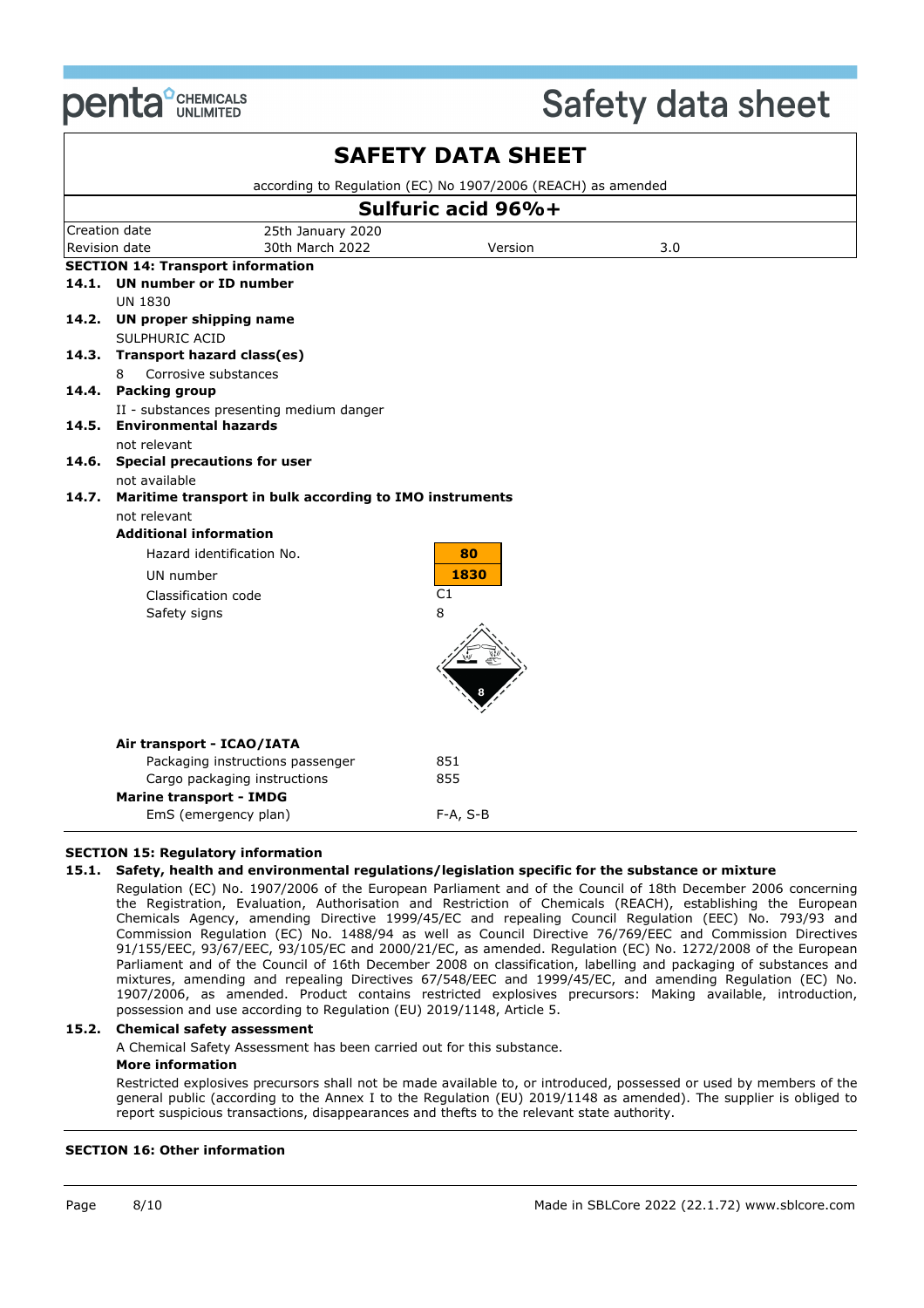

|                                |                                                                                                           | <b>SAFETY DATA SHEET</b>                                |                                                                                                                    |
|--------------------------------|-----------------------------------------------------------------------------------------------------------|---------------------------------------------------------|--------------------------------------------------------------------------------------------------------------------|
|                                | according to Regulation (EC) No 1907/2006 (REACH) as amended                                              |                                                         |                                                                                                                    |
|                                |                                                                                                           | Sulfuric acid 96%+                                      |                                                                                                                    |
| Creation date<br>Revision date | 25th January 2020<br>30th March 2022                                                                      | Version                                                 | 3.0                                                                                                                |
|                                | A list of standard risk phrases used in the safety data sheet                                             |                                                         |                                                                                                                    |
| H314                           |                                                                                                           | Causes severe skin burns and eye damage.                |                                                                                                                    |
| H315                           | Causes skin irritation.                                                                                   |                                                         |                                                                                                                    |
| H319                           | Causes serious eye irritation.                                                                            |                                                         |                                                                                                                    |
|                                | Guidelines for safe handling used in the safety data sheet                                                |                                                         |                                                                                                                    |
| P280                           |                                                                                                           |                                                         | Wear protective gloves/protective clothing/eye protection/face protection.                                         |
| P301+P330+P331                 |                                                                                                           | IF SWALLOWED: Rinse mouth. Do NOT induce vomiting.      |                                                                                                                    |
| P305+P351+P338                 |                                                                                                           |                                                         | IF IN EYES: Rinse cautiously with water for several minutes. Remove contact                                        |
| P310                           | Immediately call a doctor.                                                                                | lenses, if present and easy to do. Continue rinsing.    |                                                                                                                    |
|                                | Other important information about human health protection                                                 |                                                         |                                                                                                                    |
|                                |                                                                                                           |                                                         | The product must not be - unless specifically approved by the manufacturer/importer - used for purposes other than |
|                                | as per the Section 1. The user is responsible for adherence to all related health protection regulations. |                                                         |                                                                                                                    |
| ADR                            | Key to abbreviations and acronyms used in the safety data sheet                                           |                                                         | European agreement concerning the international carriage of dangerous goods by                                     |
|                                | road                                                                                                      |                                                         |                                                                                                                    |
| <b>BCF</b>                     | <b>Bioconcentration Factor</b>                                                                            |                                                         |                                                                                                                    |
| CAS                            | <b>Chemical Abstracts Service</b>                                                                         |                                                         |                                                                                                                    |
| <b>CLP</b>                     |                                                                                                           |                                                         | Regulation (EC) No 1272/2008 on classification, labelling and packaging of                                         |
|                                | substance and mixtures                                                                                    |                                                         |                                                                                                                    |
| <b>DNEL</b>                    | Derived no-effect level                                                                                   |                                                         |                                                                                                                    |
| <b>EC50</b>                    |                                                                                                           |                                                         | Concentration of a substance when it is affected 50% of the population                                             |
| <b>EINECS</b>                  |                                                                                                           |                                                         | European Inventory of Existing Commercial Chemical Substances                                                      |
| EmS                            | Emergency plan                                                                                            |                                                         |                                                                                                                    |
| ES                             |                                                                                                           | Identification code for each substance listed in EINECS |                                                                                                                    |
| EU                             | European Union                                                                                            |                                                         |                                                                                                                    |
| <b>EuPCS</b>                   |                                                                                                           | European Product Categorisation System                  |                                                                                                                    |
| <b>IATA</b>                    |                                                                                                           | International Air Transport Association                 |                                                                                                                    |
| <b>IBC</b>                     | Dangerous Chemicals                                                                                       |                                                         | International Code For The Construction And Equipment of Ships Carrying                                            |
| IC50                           |                                                                                                           | Concentration causing 50% blockade                      |                                                                                                                    |
| <b>ICAO</b>                    |                                                                                                           | International Civil Aviation Organization               |                                                                                                                    |
| <b>IMDG</b>                    |                                                                                                           | <b>International Maritime Dangerous Goods</b>           |                                                                                                                    |
| <b>INCI</b>                    |                                                                                                           | International Nomenclature of Cosmetic Ingredients      |                                                                                                                    |
| <b>ISO</b>                     |                                                                                                           | International Organization for Standardization          |                                                                                                                    |
| <b>IUPAC</b>                   |                                                                                                           | International Union of Pure and Applied Chemistry       |                                                                                                                    |
| <b>LC50</b>                    |                                                                                                           |                                                         | Lethal concentration of a substance in which it can be expected death of 50% of the                                |
|                                | population                                                                                                |                                                         |                                                                                                                    |
| LD50                           |                                                                                                           |                                                         | Lethal dose of a substance in which it can be expected death of 50% of the                                         |
|                                | population                                                                                                |                                                         |                                                                                                                    |
| log Kow                        | Octanol-water partition coefficient                                                                       |                                                         |                                                                                                                    |
| MARPOL                         |                                                                                                           |                                                         | International Convention for the Prevention of Pollution from Ships                                                |
| OEL                            | Occupational Exposure Limits                                                                              |                                                         |                                                                                                                    |
| <b>PBT</b>                     | Predicted no-effect concentration                                                                         | Persistent, Bioaccumulative and Toxic                   |                                                                                                                    |
| <b>PNEC</b>                    |                                                                                                           |                                                         |                                                                                                                    |
| ppm<br>REACH                   | Parts per million                                                                                         |                                                         |                                                                                                                    |
| RID                            |                                                                                                           | Agreement on the transport of dangerous goods by rail   | Registration, Evaluation, Authorisation and Restriction of Chemicals                                               |
| UN                             |                                                                                                           |                                                         | Four-figure identification number of the substance or article taken from the UN                                    |
|                                | <b>Model Regulations</b>                                                                                  |                                                         |                                                                                                                    |
| <b>UVCB</b>                    |                                                                                                           |                                                         | Substances of unknown or variable composition, complex reaction products or                                        |
|                                | biological materials                                                                                      |                                                         |                                                                                                                    |
| <b>VOC</b>                     | Volatile organic compounds                                                                                |                                                         |                                                                                                                    |